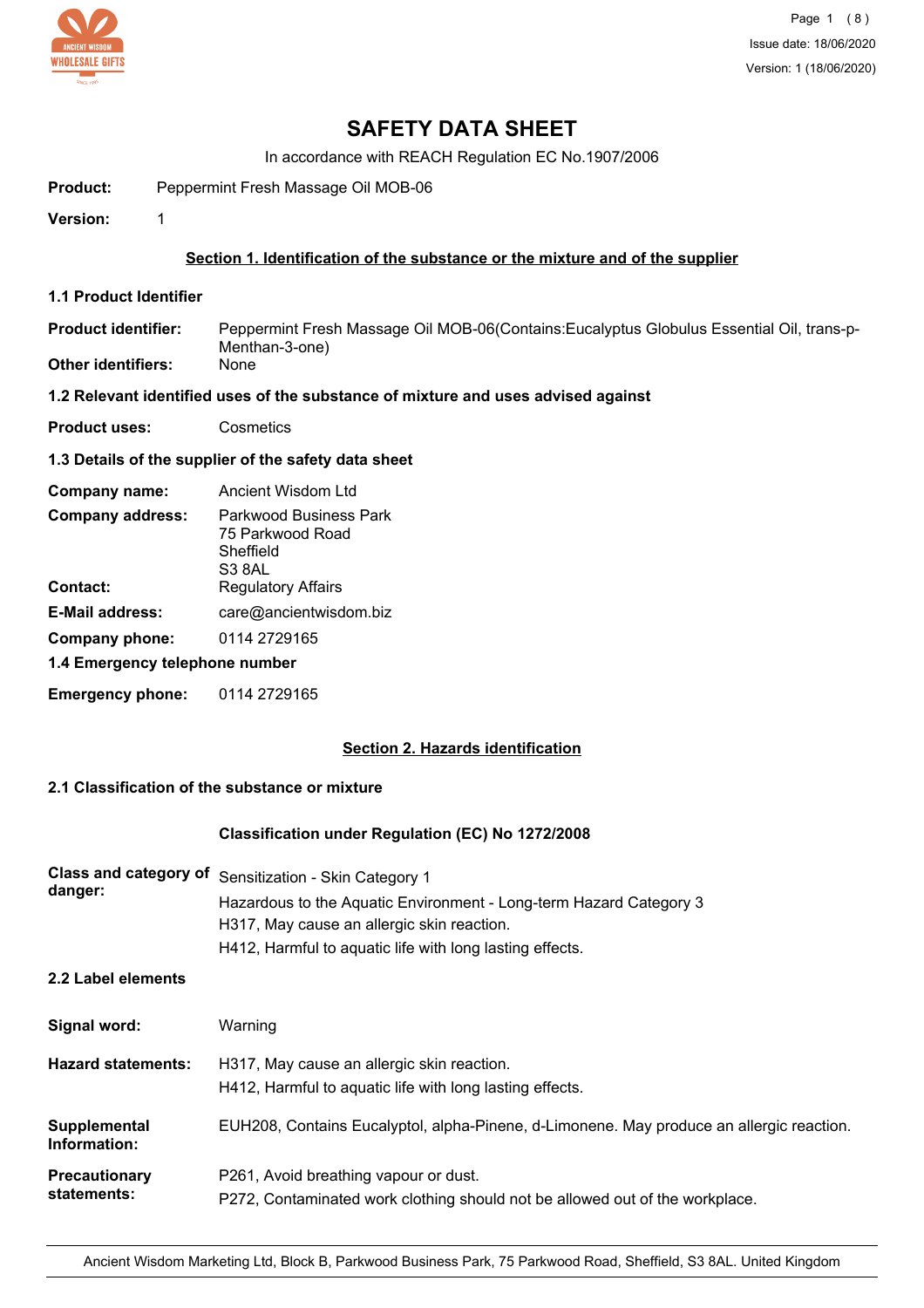

Page 2 (8) Issue date: 18/06/2020 Version: 1 (18/06/2020)

# **SAFETY DATA SHEET**

In accordance with REACH Regulation EC No.1907/2006

| <b>Product:</b> | Peppermint Fresh Massage Oil MOB-06                                                                                       |
|-----------------|---------------------------------------------------------------------------------------------------------------------------|
| Version:        | 1                                                                                                                         |
|                 | P273, Avoid release to the environment.                                                                                   |
|                 | P280, Wear protective gloves/eye protection/face protection.<br>P302/352, IF ON SKIN: Wash with plenty of soap and water. |
|                 | P333/313, If skin irritation or rash occurs: Get medical advice/attention.                                                |
|                 | P363, Wash contaminated clothing before reuse.                                                                            |
|                 | P501, Dispose of contents/container to approved disposal site, in accordance with local<br>regulations.                   |
| Pictograms:     |                                                                                                                           |

**Other hazards:** None

# **Section 3. Composition / information on ingredients**

## **3.2 Mixtures**

#### **Contains:**

| <b>Name</b>                                  | <b>CAS</b> | <b>EC</b> | <b>REACH Registration</b><br>No. | $\%$        | <b>Classification for</b><br>(CLP) 1272/2008                                              |
|----------------------------------------------|------------|-----------|----------------------------------|-------------|-------------------------------------------------------------------------------------------|
| ll-Menthol                                   | 2216-51-5  | 218-690-9 |                                  | $1 - 5%$    | SCI 2, H315,-                                                                             |
| trans-p-Menthan-3-one                        | 89-80-5    | 201-941-1 |                                  | $1 - 5%$    | SCI 2-SS 1B:H315-<br>H317.-                                                               |
| Eucalyptus Globulus<br><b>IEssential Oil</b> | 8000-48-4  | 296-357-7 |                                  | $1 - 5%$    | FL 3-SCI 2-SS 1-AH 1-<br>EH C2:H226-H304-<br>H315-H317-H411.-                             |
| Eucalyptol                                   | 470-82-6   | 207-431-5 |                                  | $0.1 - 1\%$ | FL 3-SS 1B;H226-<br>H317.-                                                                |
| Id-Limonene                                  | 5989-27-5  | 227-813-5 |                                  | $0.1 - 1\%$ | FL 3-SCI 2-SS 1B-AH<br>1-EH A1-EH C1:H226-<br>H304-H315-H317-<br>H410.-                   |
| alpha-Pinene                                 | 80-56-8    | 201-291-9 |                                  | $0.1 - 1\%$ | <b>IFL 3-ATO 4-SCI 2-SS</b><br>1B-AH 1-EH A1-EH<br>C1:H226-H302-H304-<br>H315-H317-H410.- |

# **Substances with Community workplace exposure limits:**

Not Applicable

**Substances that are persistent, bioaccumulative and toxic or very persistent and very bioaccumulative, greater than 0.1%:**

Not Applicable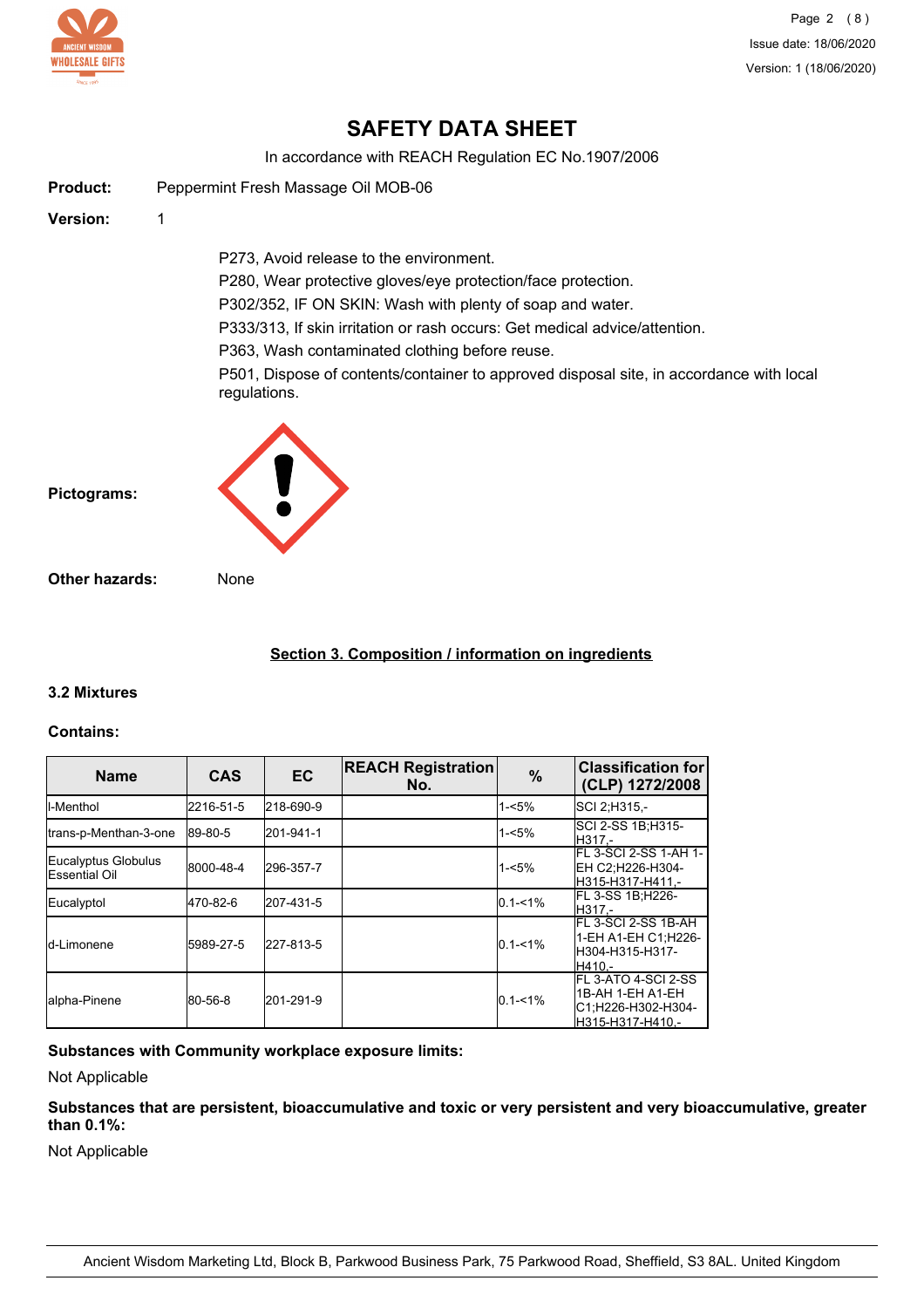

Page 3 (8) Issue date: 18/06/2020 Version: 1 (18/06/2020)

# **SAFETY DATA SHEET**

In accordance with REACH Regulation EC No.1907/2006

**Product:** Peppermint Fresh Massage Oil MOB-06

**Version:** 1

# **Section 4. First-aid measures**

#### **4.1 Description of first aid measures**

IF ON SKIN: Wash with plenty of soap and water.

## **4.2 Most important symptoms and effects, both acute and delayed**

May cause an allergic skin reaction.

## **4.3 Indication of any immediate medical attention and special treatment needed**

None expected, see Section 4.1 for further information.

## **SECTION 5: Firefighting measures**

#### **5.1 Extinguishing media**

Suitable media: Carbon dioxide, Dry chemical, Foam.

## **5.2 Special hazards arising from the substance or mixture**

In case of fire, may be liberated: Carbon monoxide, Unidentified organic compounds.

## **5.3 Advice for fire fighters:**

In case of insufficient ventilation, wear suitable respiratory equipment.

## **Section 6. Accidental release measures**

## **6.1 Personal precautions, protective equipment and emergency procedures:**

Avoid inhalation. Avoid contact with skin and eyes. See protective measures under Section 7 and 8.

#### **6.2 Environmental precautions:**

Keep away from drains, surface and ground water, and soil.

## **6.3 Methods and material for containment and cleaning up:**

Remove ignition sources. Provide adequate ventilation. Avoid excessive inhalation of vapours. Contain spillage immediately by use of sand or inert powder. Dispose of according to local regulations.

# **6.4 Reference to other sections:**

Also refer to sections 8 and 13.

## **Section 7. Handling and storage**

## **7.1 Precautions for safe handling:**

Keep away from heat, sparks, open flames and hot surfaces. - No smoking. Use personal protective equipment as required. Use in accordance with good manufacturing and industrial hygiene practices. Use in areas with adequate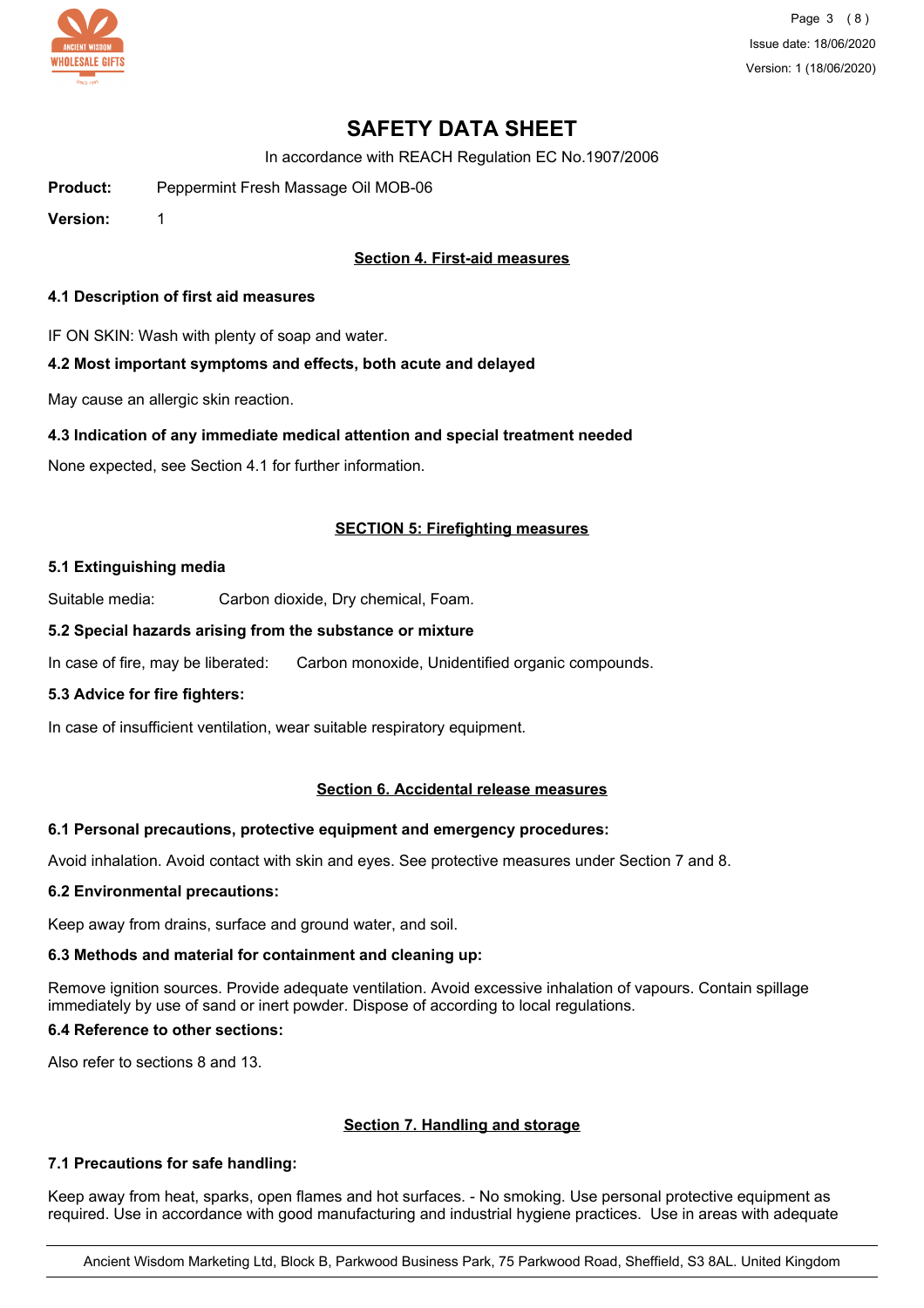

Page 4 (8) Issue date: 18/06/2020 Version: 1 (18/06/2020)

# **SAFETY DATA SHEET**

In accordance with REACH Regulation EC No.1907/2006

**Product:** Peppermint Fresh Massage Oil MOB-06

**Version:** 1

ventilation Do not eat, drink or smoke when using this product.

#### **7.2 Conditions for safe storage, including any incompatibilities:**

Store in a well-ventilated place. Keep container tightly closed. Keep cool. Ground/bond container and receiving equipment. Use explosion-proof electrical, ventilating and lighting equipment. Use only non-sparking tools. Take precautionary measures against static discharge.

#### **7.3 Specific end use(s):**

Cosmetics: Use in accordance with good manufacturing and industrial hygiene practices.

#### **Section 8. Exposure controls/personal protection**

#### **8.1 Control parameters**

Workplace exposure limits: Not Applicable

## **8.2 Exposure Controls**

#### **Eye / Skin Protection**

Wear protective gloves/eye protection/face protection

## **Respiratory Protection**

Under normal conditions of use and where adequate ventilation is available to prevent build up of excessive vapour, this material should not require special engineering controls. However, in conditions of high or prolonged use, or high temperature or other conditions which increase exposure, the following engineering controls can be used to minimise exposure to personnel: a) Increase ventilation of the area with local exhaust ventilation. b) Personnel can use an approved, appropriately fitted respirator with organic vapour cartridge or canisters and particulate filters. c) Use closed systems for transferring and processing this material.

Also refer to Sections 2 and 7.

## **Section 9. Physical and chemical properties**

#### **9.1 Information on basic physical and chemical properties**

| Appearance:                                   | Not determined                               |
|-----------------------------------------------|----------------------------------------------|
| Odour:                                        | Not determined                               |
| Odour threshold:                              | Not determined                               |
| pH:                                           | Not determined                               |
| Melting point / freezing point:               | Not determined                               |
| Initial boiling point / range:                | Not determined                               |
| <b>Flash point:</b>                           | >70 °C                                       |
| <b>Evaporation rate:</b>                      | Not determined                               |
| Flammability (solid, gas):                    | Not determined                               |
| Upper/lower flammability or explosive limits: | Product does not present an explosion hazard |
| Vapour pressure:                              | Not determined                               |
| <b>Vapour density:</b>                        | Not determined                               |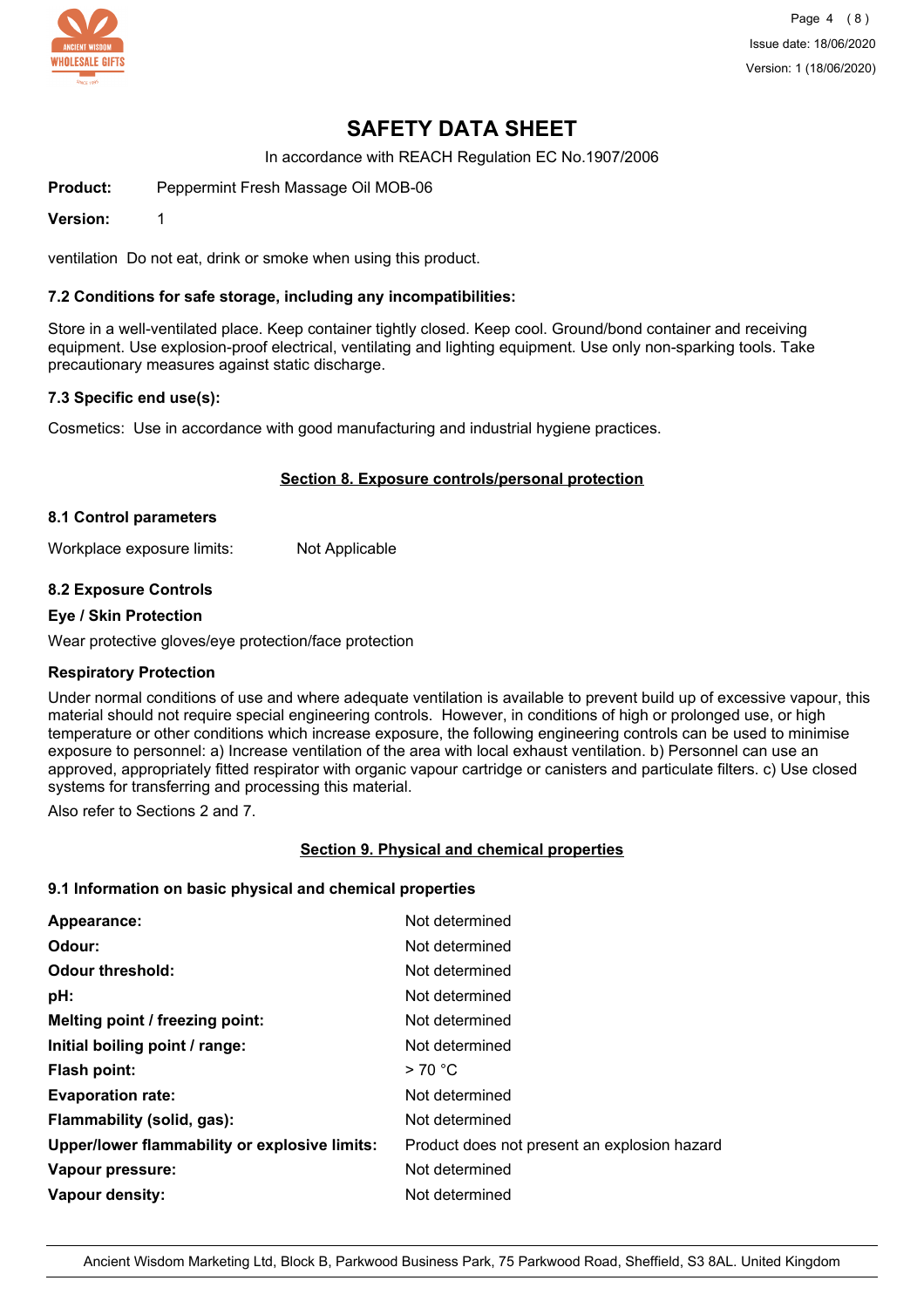

Page 5 (8) Issue date: 18/06/2020 Version: 1 (18/06/2020)

# **SAFETY DATA SHEET**

In accordance with REACH Regulation EC No.1907/2006

| <b>Product:</b> |  | Peppermint Fresh Massage Oil MOB-06 |  |
|-----------------|--|-------------------------------------|--|
|-----------------|--|-------------------------------------|--|

**Version:** 1

| <b>Relative density:</b>                | Not determined |
|-----------------------------------------|----------------|
| Solubility(ies):                        | Not determined |
| Partition coefficient: n-octanol/water: | Not determined |
| <b>Auto-ignition temperature:</b>       | Not determined |
| <b>Decomposition temperature:</b>       | Not determined |
| <b>Viscosity:</b>                       | Not determined |
| <b>Explosive properties:</b>            | Not expected   |
| <b>Oxidising properties:</b>            | Not expected   |
|                                         |                |

**9.2 Other information:** None available

#### **Section 10. Stability and reactivity**

#### **10.1 Reactivity:**

Presents no significant reactivity hazard, by itself or in contact with water.

#### **10.2 Chemical stability:**

Good stability under normal storage conditions.

#### **10.3 Possibility of hazardous reactions:**

Not expected under normal conditions of use.

#### **10.4 Conditions to avoid:**

Avoid extreme heat.

## **10.5 Incompatible materials:**

Avoid contact with strong acids, alkalis or oxidising agents.

#### **10.6 Hazardous decomposition products:**

Not expected.

#### **Section 11. Toxicological information**

#### **11.1 Information on toxicological effects**

This mixture has not been tested as a whole for health effects. The health effects have been calculated using the methods outlined in Regulation (EC) No 1272/2008 (CLP).

| <b>Acute Toxicity:</b>                    | Based on available data the classification criteria are not met. |
|-------------------------------------------|------------------------------------------------------------------|
| <b>Acute Toxicity Oral</b>                | >5000                                                            |
| <b>Acute Toxicity Dermal</b>              | Not Applicable                                                   |
| <b>Acute Toxicity Inhalation</b>          | Not Available                                                    |
| <b>Skin corrosion/irritation:</b>         | Based on available data the classification criteria are not met. |
| Serious eye damage/irritation:            | Based on available data the classification criteria are not met. |
| <b>Respiratory or skin sensitisation:</b> | Sensitization - Skin Category 1                                  |
| Germ cell mutagenicity:                   | Based on available data the classification criteria are not met. |
| Carcinogenicity:                          | Based on available data the classification criteria are not met. |
|                                           |                                                                  |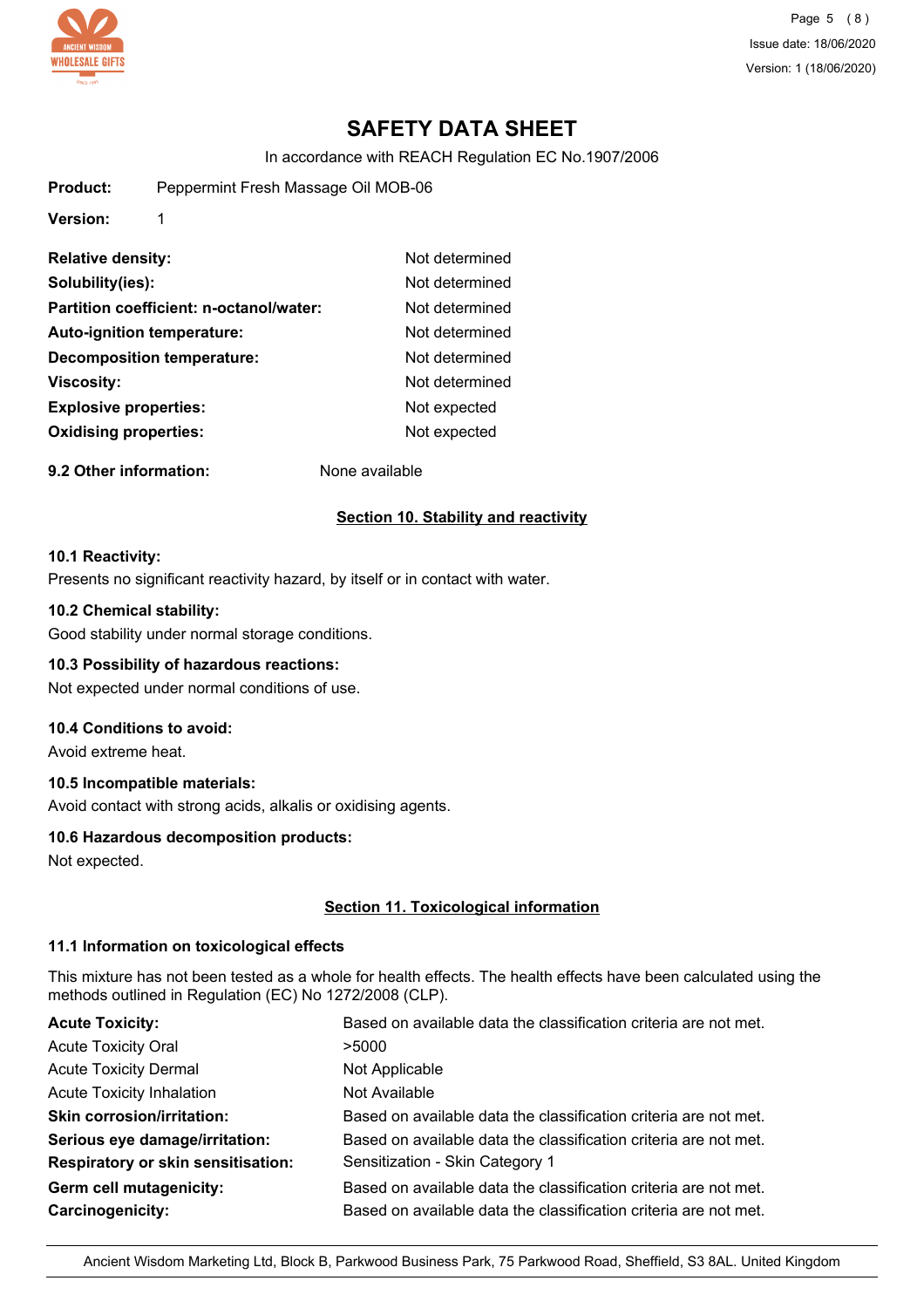

# **SAFETY DATA SHEET**

In accordance with REACH Regulation EC No.1907/2006

| <b>Product:</b> | Peppermint Fresh Massage Oil MOB-06 |
|-----------------|-------------------------------------|
|                 |                                     |

**Version:** 1

| <b>Reproductive toxicity:</b>  | Based on available data the classification criteria are not met. |
|--------------------------------|------------------------------------------------------------------|
| <b>STOT-single exposure:</b>   | Based on available data the classification criteria are not met. |
| <b>STOT-repeated exposure:</b> | Based on available data the classification criteria are not met. |
| <b>Aspiration hazard:</b>      | Based on available data the classification criteria are not met. |

#### **Information about hazardous ingredients in the mixture**

Not Applicable

Refer to Sections 2 and 3 for additional information.

## **Section 12. Ecological information**

| 12.1 Toxicity:                                                           |               |  |
|--------------------------------------------------------------------------|---------------|--|
| Harmful to aquatic life with long lasting effects.                       |               |  |
| 12.2 Persistence and degradability:<br>Not available                     |               |  |
| 12.3 Bioaccumulative potential:                                          | Not available |  |
| 12.4 Mobility in soil:                                                   | Not available |  |
| 12.5 Results of PBT and vPvB assessment:                                 |               |  |
| This substance does not meet the PBT/vPvB criteria of REACH, annex XIII. |               |  |
| 12.6 Other adverse effects:                                              | Not available |  |

## **Section 13. Disposal considerations**

#### **13.1 Waste treatment methods:**

Dispose of in accordance with local regulations. Avoid disposing into drainage systems and into the environment. Empty containers should be taken to an approved waste handling site for recycling or disposal.

# **Section 14. Transport information**

| 14.1 UN number:                    | Not classified                              |
|------------------------------------|---------------------------------------------|
| 14.2 UN Proper Shipping Name:      | ۰                                           |
| 14.3 Transport hazard class(es):   | Not classified                              |
| <b>Sub Risk:</b>                   | Not classified                              |
| 14.4. Packing Group:               | Not classified                              |
| <b>14.5 Environmental hazards:</b> | Not environmentally hazardous for transport |
| 14.6 Special precautions for user: | None additional                             |
|                                    |                                             |

## **14.7 Transport in bulk according to Annex II of MARPOL73/78 and the IBC Code:**

Not classified

## **Section 15. Regulatory information**

# **15.1 Safety, health and environmental regulations/legislation specific for the substance or mixture** None additional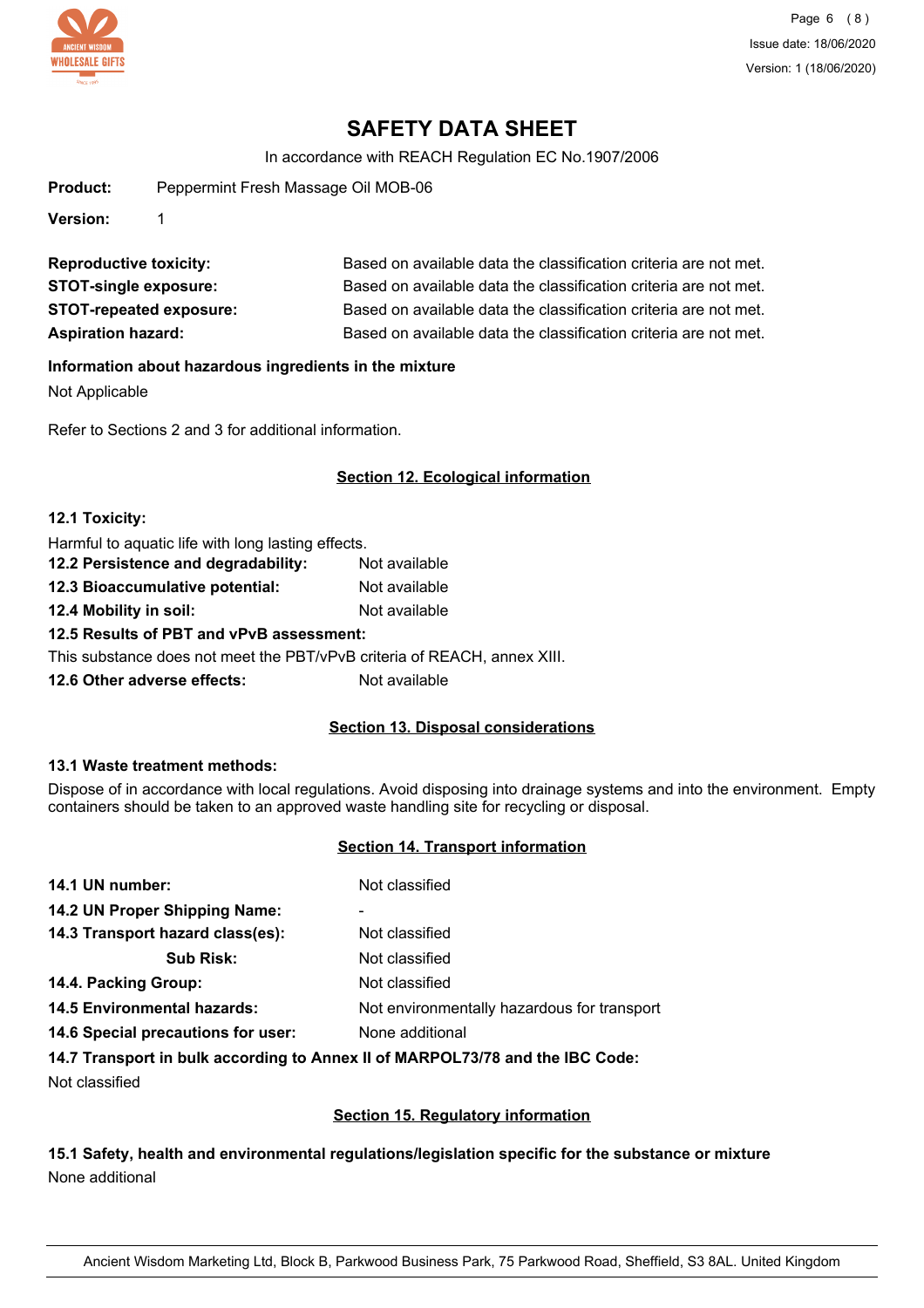

Page 7 (8) Issue date: 18/06/2020 Version: 1 (18/06/2020)

# **SAFETY DATA SHEET**

In accordance with REACH Regulation EC No.1907/2006

**Product:** Peppermint Fresh Massage Oil MOB-06

**Version:** 1

**15.2 Chemical Safety Assessment**

A Chemical Safety Assessment has not been carried out for this product.

# **Section 16. Other information**

| <b>Concentration % Limits:</b>  | EH C3=21.15% SS 1=62.50% |
|---------------------------------|--------------------------|
| <b>Total Fractional Values:</b> | EH C3=4.73 SS 1=1.60     |

**Key to revisions:**

Not applicable

# **Key to abbreviations:**

| <b>Abbreviation</b> | <b>Meaning</b>                                                                                             |
|---------------------|------------------------------------------------------------------------------------------------------------|
| AH 1                | <b>Aspiration Hazard Category 1</b>                                                                        |
| ATO <sub>4</sub>    | Acute Toxicity - Oral Category 4                                                                           |
| EH A1               | Hazardous to the Aquatic Environment - Acute Hazard Category 1                                             |
| EH C1               | Hazardous to the Aquatic Environment - Long-term Hazard Category 1                                         |
| EH C <sub>2</sub>   | Hazardous to the Aquatic Environment - Long-term Hazard Category 2                                         |
| FL <sub>3</sub>     | Flammable Liquid, Hazard Category 3                                                                        |
| H226                | Flammable liquid and vapour.                                                                               |
| H302                | Harmful if swallowed.                                                                                      |
| H304                | May be fatal if swallowed and enters airways.                                                              |
| H315                | Causes skin irritation.                                                                                    |
| H317                | May cause an allergic skin reaction.                                                                       |
| H410                | Very toxic to aquatic life with long lasting effects.                                                      |
| H411                | Toxic to aquatic life with long lasting effects.                                                           |
| P210                | Keep away from heat, sparks, open flames and hot surfaces. - No smoking.                                   |
| P233                | Keep container tightly closed.                                                                             |
| P240                | Ground/bond container and receiving equipment.                                                             |
| P241                | Use explosion-proof electrical, ventilating and lighting equipment.                                        |
| P242                | Use only non-sparking tools.                                                                               |
| P243                | Take precautionary measures against static discharge.                                                      |
| P261                | Avoid breathing vapour or dust.                                                                            |
| P264                | Wash hands and other contacted skin thoroughly after handling.                                             |
| P270                | Do not eat, drink or smoke when using this product.                                                        |
| P272                | Contaminated work clothing should not be allowed out of the workplace.                                     |
| P273                | Avoid release to the environment.                                                                          |
| P280                | Wear protective gloves/eye protection/face protection.                                                     |
| P301/310            | IF SWALLOWED: Immediately call a POISON CENTER or doctor/physician.                                        |
| P302/352            | IF ON SKIN: Wash with plenty of soap and water.                                                            |
| P303/361/353        | IF ON SKIN (or hair): Remove/take off immediately all contaminated clothing. Rinse skin with water/shower. |
| P330                | Rinse mouth.                                                                                               |